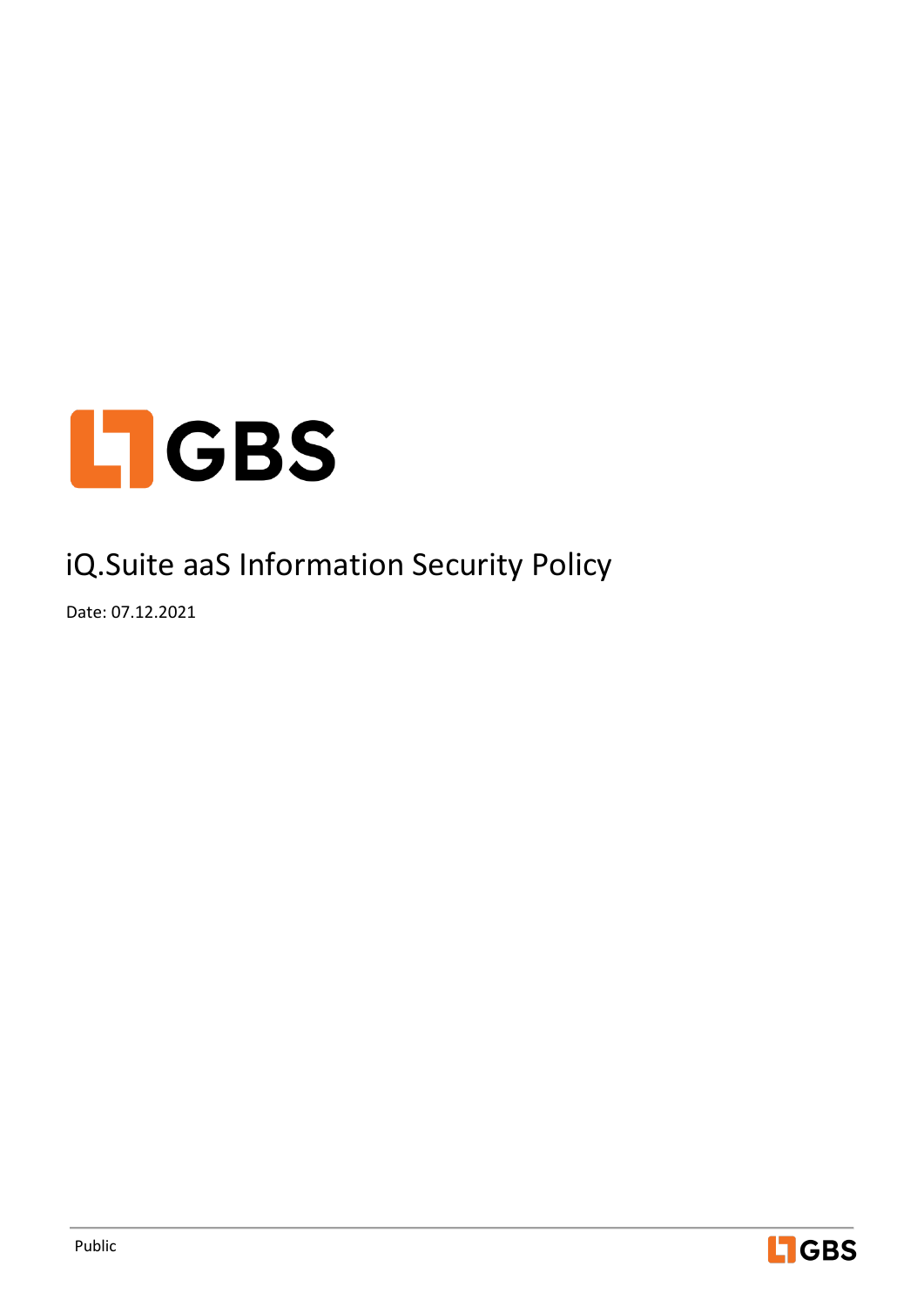# 1 Overview

"iQ.Suite aaS" is a Security Cloud Service which integrates with customer's Office 365 / Exchange Online environment to provide various security functionalities like malware protection, SPAM protection, message encryption, data leakage prevention, key/certificate management, signature management, absence management and others.

# 2 Purpose

The purpose of this document is to set principal requirements and standards for "iQ.Suite aaS". It provides information to the Cloud Service Customer (CSC) on the security landscape of the services, as well as on the shared responsibilities between the customer and the Cloud Service Provider (CSP).

### 3 Scope

This Policy applies to "iQ.Suite aaS" and all assets related to it – employees, customers, processes, policies, infrastructure and data.

### 4 Policy

### 4.1 Baseline information security and data privacy

During the design and implementation of  $n$ iQ.Suite aaS", the team behind adhere to different industry standards, guidelines and best practices. ISO/IEC 27001:2013 security controls are implemented considering the additional guidelines set in ISO/IEC 27017:2015 "Code of practice for information security controls based on ISO/IEC 27002 for cloud services". The service runs on West Europe instances of Microsoft Azure, which is one of the leading cloud providers, with proven high level of security and compliance to international standards and regulations. "Secure development and deployment guidance" by the National Cyber Security Centre is followed for the software development and deployment. Continual security tests are performed, including checks for OWASP vulnerabilities and execution of regular penetration tests. The configuration and deployment of underlying cloud infrastructure follows the Azure security baselines. "iQ.Suite aaS" is designed and operates in accordance to requirements set in EU General Data Protection Regulation (GDPR). As defined in Art. 28 GDPR, appropriate technical and organizational measures are taken to ensure compliance with the regulation.

### 4.2 Shared roles and responsibilities

Depending on the delivery model, the split of responsibilities between the CSP and CSC are different. These responsibilities vary for the three primary cloud delivery models: IaaS (Infrastructure as a Service), PaaS (Platform as a Service) and SaaS (Software as a Services), where for IaaS the CSC hold the majority of responsibilities, and for SaaS on the majority of responsibilities are with the CSP. Following this definition for SaaS, "iQ.Suite aaS" accounts for the security on physical, infrastructure, network and application level. Regarding identity, access and rights management, responsibility is shared between the CSP and the customer, where the CSP provides the means for secure management of users and the customer is responsible for their proper use. Ensuring that data is classified correctly and usage of "iQ.Suite aaS" is compliant with applicable to the customer regulatory obligations, is responsibility of the customer.

# 4.3 Risks from authorized insiders

Azure Security Center is used to detect insider threats and attempts to compromise assets from authorized personnel. It uses new, continuously improved behavioral analytics algorithms to detect malicious activities. All personnel involved in the development, implementation and operation of "iQ.Suite aaS" pass regular training on his/her information security and data privacy obligations.

#### 4.4 Multi-tenancy and cloud service customer isolation

"iQ.Suite aaS" is a multitenant service, which segregates data storage and processing of every customer, to ensure that its data is not accessed or combined with other customer's or internal for the service data. The

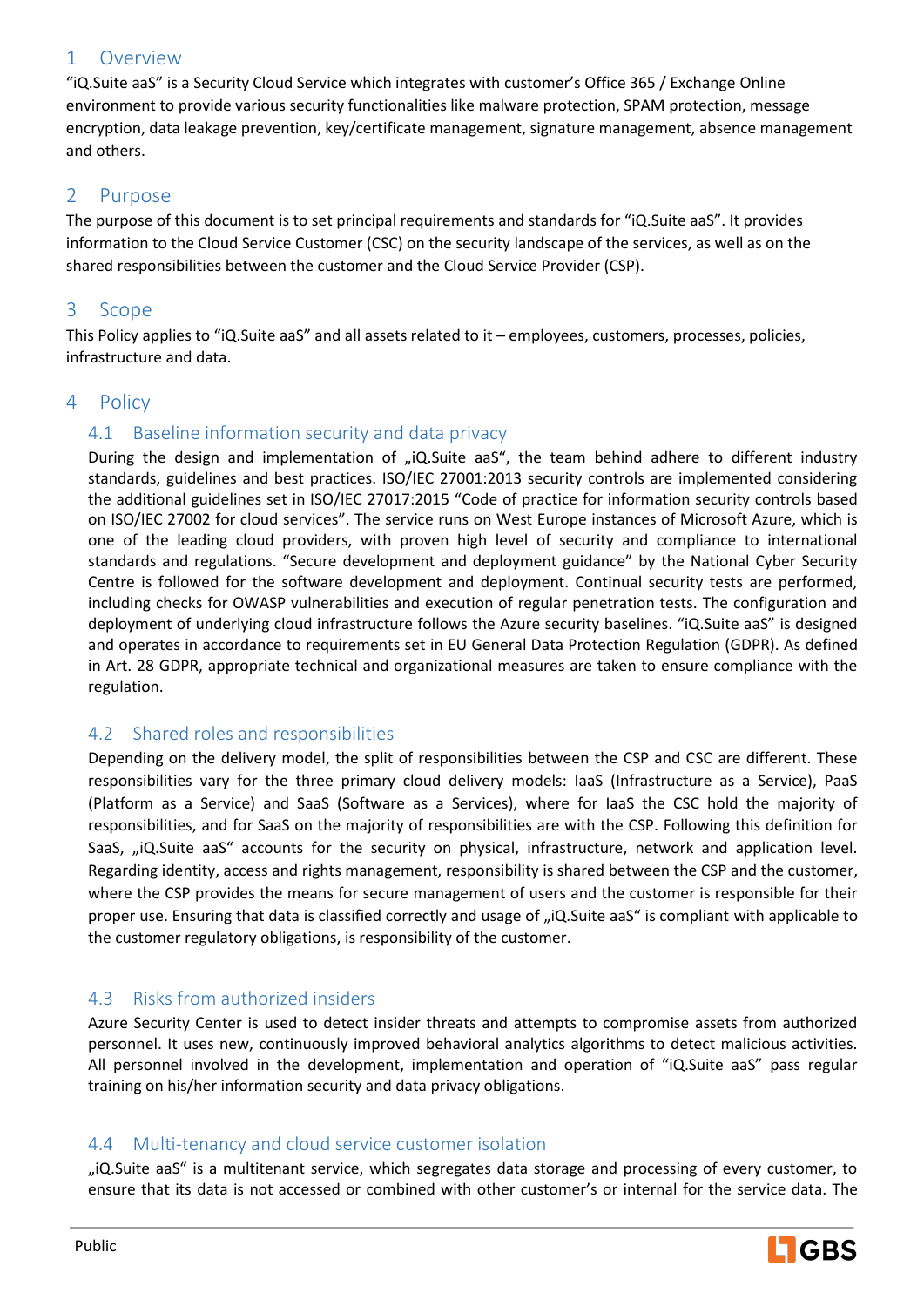logical tenant isolation is implemented on database level with dedicated Azure SQL database for each client. The service's virtual infrastructure is situated in separate and isolated network.

## 4.5 Access to cloud service customer assets by staff of the cloud service provider

"iQ.Suite aaS" support administrators do not have default access to cloud customer data. Upon need the customer can grant permissions to the support administrator to impersonate a role in the customer tenant, to assist with troubleshooting issues.

# 4.6 Communications to cloud service customers during change management

The architecture of "iQ.Suite aaS" allows seamless maintenance and implementation of changes without downtime and disruption to the cloud service customer, supporting the ability of the cloud service provider to meet its availability SLAs. Information about important changes as well as features and fixes in new releases, is communicated to customers in advance to the release.

# 4.7 Service logging

Records related to the usage of "iQ.Suite aaS" are gathered and logged in the cloud service logs with (UTC) timestamps. Cloud service customers are provided with read only access to these logs through the web user interface of the service, which automatically converts the timestamps to the clock of the customer's computer. CSP administrators do not have access to the logs generated by the CSC as this information is stored in the customer database. Records are protected from tampering and can serve as evidence during forensics and incident investigations.

### 4.8 Access to and protection of cloud service customer data

Access to "iQ.Suite aaS" by both CSC users and CSP support administrators and users is available only to authorized Microsoft 365 accounts. Additionally, two-factor authentication is supported to ensure more secure sign-in. The service is accessed through web over TLS encrypted connection, which protects all data in transit. Confidentiality of customer data is ensured by using Azure Defender for Azure SQL, Transparent Data Encryption in Azure SQL and holding all data on 256-bit AES encrypted storage. Azure hosted firewall protects virtual infrastructure and restricts unauthorized network traffic.

### 4.9 Lifecycle management of cloud service customer accounts

During the initial provision of iQ.Suite aaS, the customer provides own Azure AD account to be configured as tenant global admin in iQ.Suite aaS. After configuring this access, the customer has all the capabilities to add/remove users to the service, change roles and rights, create custom roles and assign them to users. Customer administrators of the cloud service are responsible for the end-to-end management of all cloud service customer accounts.

### 4.10 Service monitoring

Continuous 24/7 monitoring and alerting provides "iQ.Suite aaS" support team with information on the service's health and performance, as well as information about any security events or incidents. Both Azure and third-party monitoring solutions are used for better coverage of the monitoring needs. The CSC can monitor specific aspects of the operation of the cloud service in the logs made available in the web user interface.

### 4.11 Handling of security incidents and data breaches

In cloud services both the CSC and the CSP share the risk of security incidents and data breaches, which makes their proper and timely handling of great importance. Each party is obliged to report to the other party any detected or suspected security incident or data breach, which may have adverse impact on either of them within 24 hours (e.g. confidential data leak, personal data disclosure, severe service failure, etc.). Notifications